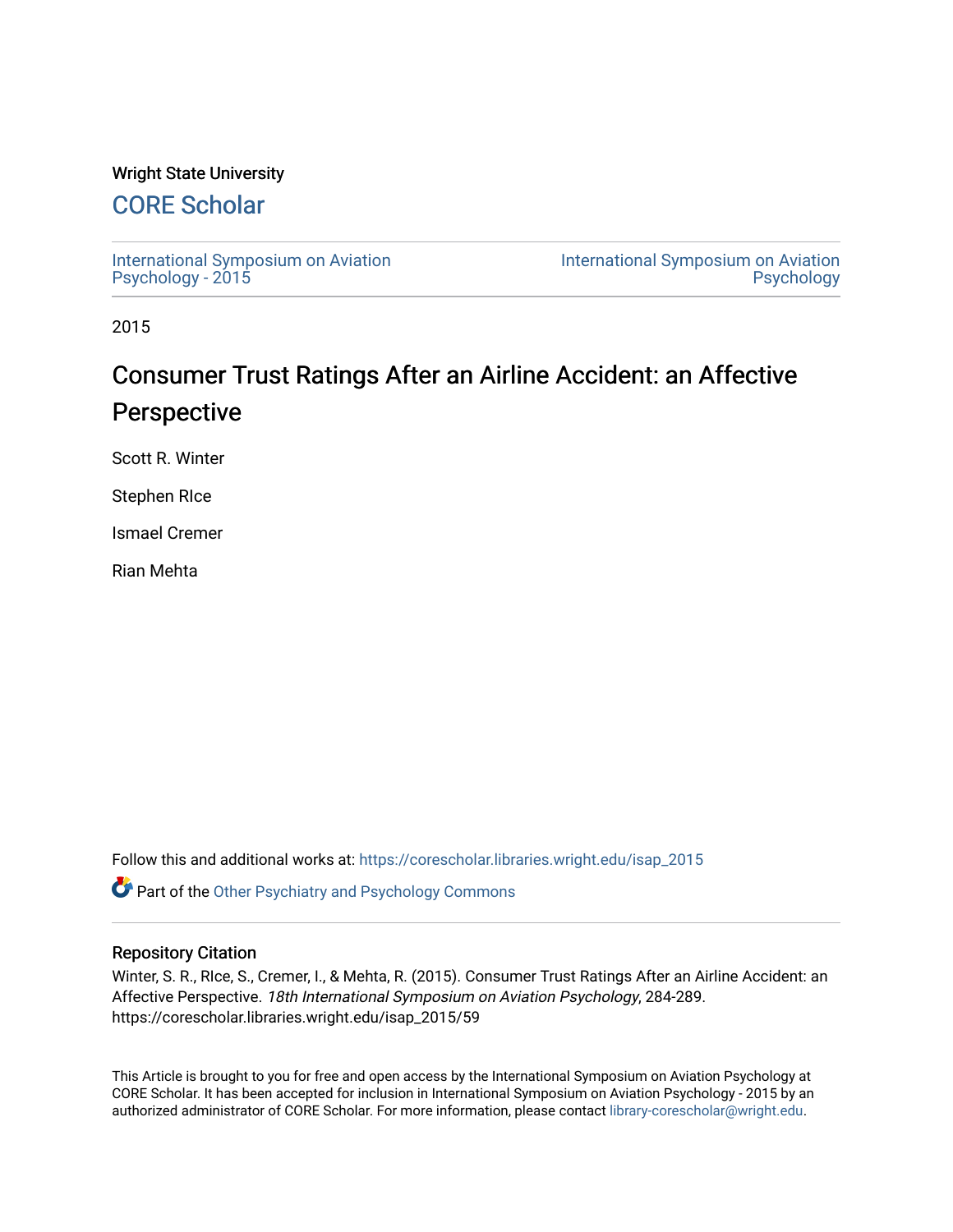# CONSUMER TRUST RATINGS AFTER AN AIRLINE ACCIDENT: AN AFFECTIVE PERSPECTIVE

# Scott R. Winter, Stephen Rice, Ismael Cremer, and Rian Mehta Florida Institute of Technology Melbourne, FL USA

Fortunately airline accidents are rare; however when one occurs it usually results in widespread media attention. The purpose of this study was to examine how consumers' trust ratings were impacted when one airline suffered an accident. The findings indicate that System Wide Trust (SWT) theory applies resulting in a trust reduction for all airlines, not just the accident airline. Affect was shown to act as a mediator in only three of the cases, which suggest that consumer's responses may not be strongly influenced by emotions. Practical implications and limitations of this study are provided.

Consumers have a unique role when it comes to trust in airlines. When a person boards an aircraft for flight, they are placing their trust in the airline. This may be from prior experience or even the experience(s) of another person. However, if an accident or incident were to occur, it is possible that a consumer's trust in that airline may be reduced. Additionally, if one airline has an accident, it is possible that a passenger's trust across multiple airlines may be diminished.

# **Literature Review**

There are many definitions of trust. As it relates to airlines, Meyer, Davis, & Schoorman (1995) provides an applicable definition. In that context, trust is defined as one's ability to give up or relinquish control to another person or object. When it comes to passengers boarding airliners, they are giving up control to the airline and more specifically the flight crew operating the flight. The passengers may or may not have any direct contact with these individuals, yet they are trusting in them and the company to get them to their destination safely. Additional authors (Barber, 1983; Rampel et al., 1985; Rotter, 1967) suggest that trust is the result of expectations of certain events occurring. This expectation allows a person to predict what is most likely to occur, which may lead to a positive experience (Lee & See, 2004).

# **System-Wide Trust**

System-Wide Trust (SWT) theory proposes that when operators or consumers view automated devices, they view them as one system. While the devices are independent, research suggests that both operators and consumers are unable to differentiate between devices and when one fails, they lose trust in other automated devices (Geels-Blair, Rice, & Schwark, 2013; Keller & Rice, 2010; Rice & Geels, 2010; Winter, Rice, & Reid, 2014). The current study sought to examine if SWT theory would apply to consumers rating trust in an airline after one suffered an accident.

# **Cultural Differences**

In previous studies that have examined system-wide trust theory, there have been noticeable differences across cultures, specifically those that are individualistic and collectivistic. A definition of culture is the common societal norms, values, and practices in which one choses to participate (Helmreich, 2000). Those from individualistic cultures have strong views of themselves while persons from collectivistic cultures have a more interdependent view towards one another (Markus & Kitayama, 1991). Persons from collectivistic cultures are more likely to be trusting, especially of new people (Hofstede, 1980). On the rating scale of individualistic/collectivist, the United States scores as the most individualistic country, while India was much more collectivistic (Robbins & Judge, 2009).

# **Affect**

Human beings may or may not be able to remove emotions from their decision-making processes, and it has been demonstrated that affective and cognitive components are separate (Trafimow, & Sheeran, 1998, 2004; Trafimow et al., 2004). When present, emotions can have an influencing effect on the decision-making process. During situations when there is a shortage of time or decisions have to be made quickly without much time to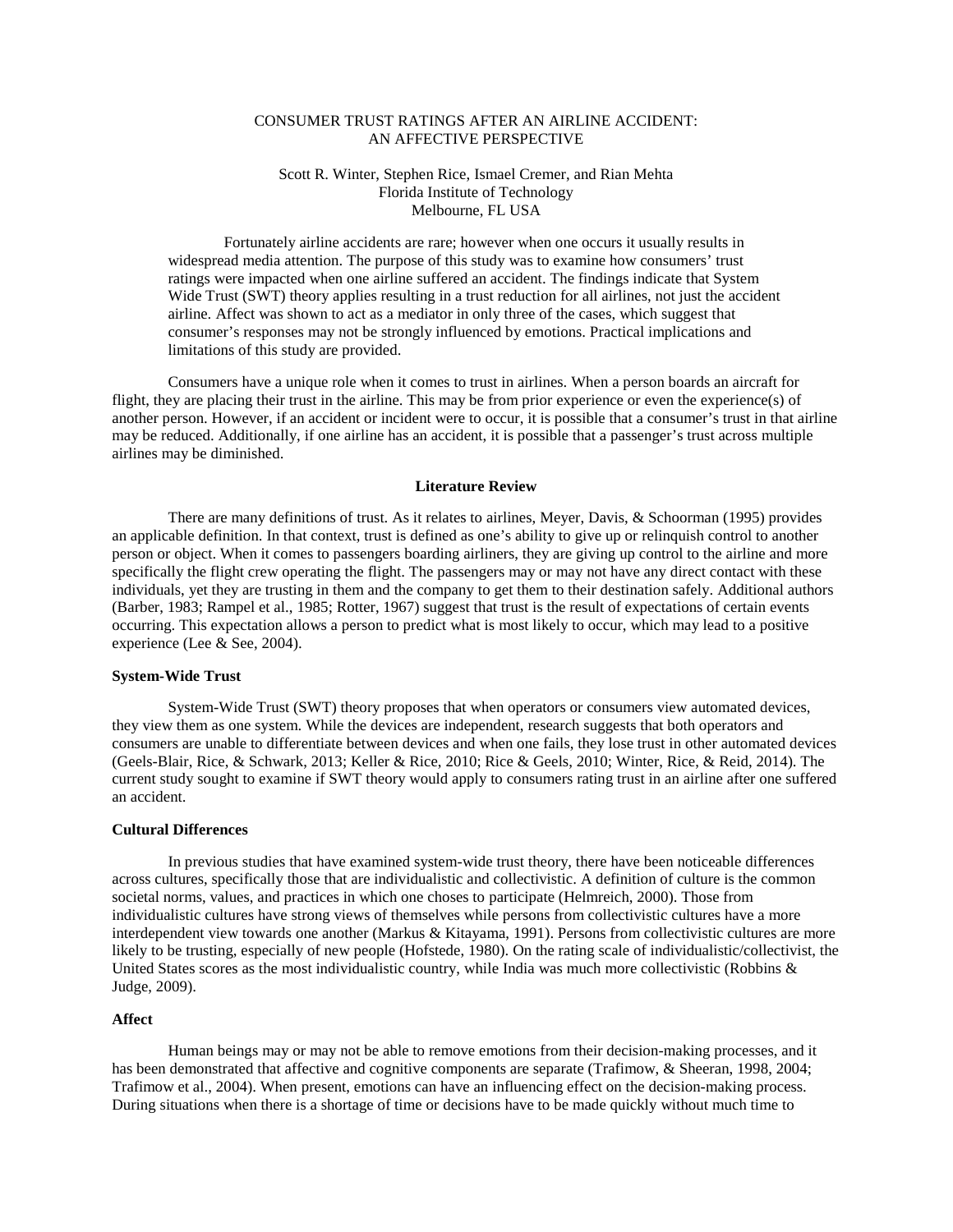cognitively process, humans may respond in an effective manner. However, it is possible that these emotional responses may not always be the most appropriate. Earlier studies (Remy, Winter, & Rice, 2014; Winter, Rice, & Mehta, 2014) have examined consumer's perceptions towards pilots and found that emotions played a significant role in which pilots they trusted more or less based on various demographic features (e.g. weight, gender, age).

### **Current Study**

The purpose of the current study was to examine how consumers trust ratings would be affected after one airline experienced a fatal accident. Individuals from India, a collectivistic country, and the United States, an individualistic country were selected to participate in the study. Affect measures were gathered to attempt and determine if affect acted as a mediator between the flight conditions and trust ratings. The study has the following hypotheses:

 $H_1$ : Participants would be less trusting of the airline that suffered the fatal accident.

H2: American participants would have more extreme trust ratings (both positive and negative) due to cultural differences (Rice et al., 2014; Remy, Winter, Rice, 2014; Winter, Rice, & Mehta, 2014).  $H_3$ : Affect will at least partially mediate the relationship between the flight condition and trust ratings.

#### **Methodology**

# **Participants**

Four hundred and two (145 females) participants from India and the United States took part in the study. The mean age was  $31.55$  (*SD* = 9.84).

# **Materials and Recruitment**

FluidSurveys ®, a web-based survey program was used to create and develop the survey. The researchers recruited participants via Amazon's ® Mechanical Turk ® (MTurk). MTurk is a global online service that enables participants (Turkers) to participate in Human Intelligence Tasks (HITs) in exchange for monetary compensation (typically .10 to .30 cents). Participation in any HIT is voluntary and anonymous. Research (Buhrmester, Kwang, & Gosling, 2011; Germine, et al., 2012) has shown that data collected via MTurk is as reliable as normal laboratory data.

# **Procedure**

The study received ethics board approval. Participants began the study by completing an electronic consent form. They were then presented with the following scenario: "*On June 1st, 2009, Air France Flight 447 was operating on a flight from Rio de Janeiro, Brazil to Paris, France. Approximately 3 hours after departure, contact with the aircraft was lost. It was later determined that this aircraft crashed into the Atlantic Ocean killing all onboard.*" In a separate control condition, participants were presented with the following scenario "*On August 1st, 2009, Air France Flight 445 was operating on a flight from Rio de Janeiro, Brazil to Paris, France. Approximately 11 hours after departure, the flight arrived safely in Paris without incident.*" Participants were then asked to rate their trust in airlines (Asiana, Lufthansa, American, TAM, QANTAS, Ethiopian and Air France) on a Likert-type scale from -3 (extremely distrust) to  $+3$  (extremely trust) with a neutral option of zero (neither trust nor distrust). Participants were asked to provide information on selected demographics and were then dismissed.

#### **Design**

This research study employed a mixed design with different participants in the experimental and control conditions, different participants from the two countries, and all participants providing ratings for all the different airlines.

#### **Results**

A three-way 2 x 2 x 7 analysis of variance (ANOVA) was performed on the data, with Country and FailureNonfailure being the between-participants conditions and Airline being the within-participants condition. There was an overall 3-way interaction in the data,  $F(6, 2388) = 2.60$ ,  $p < .05$ ,  $np^2 = .01$ . The interaction between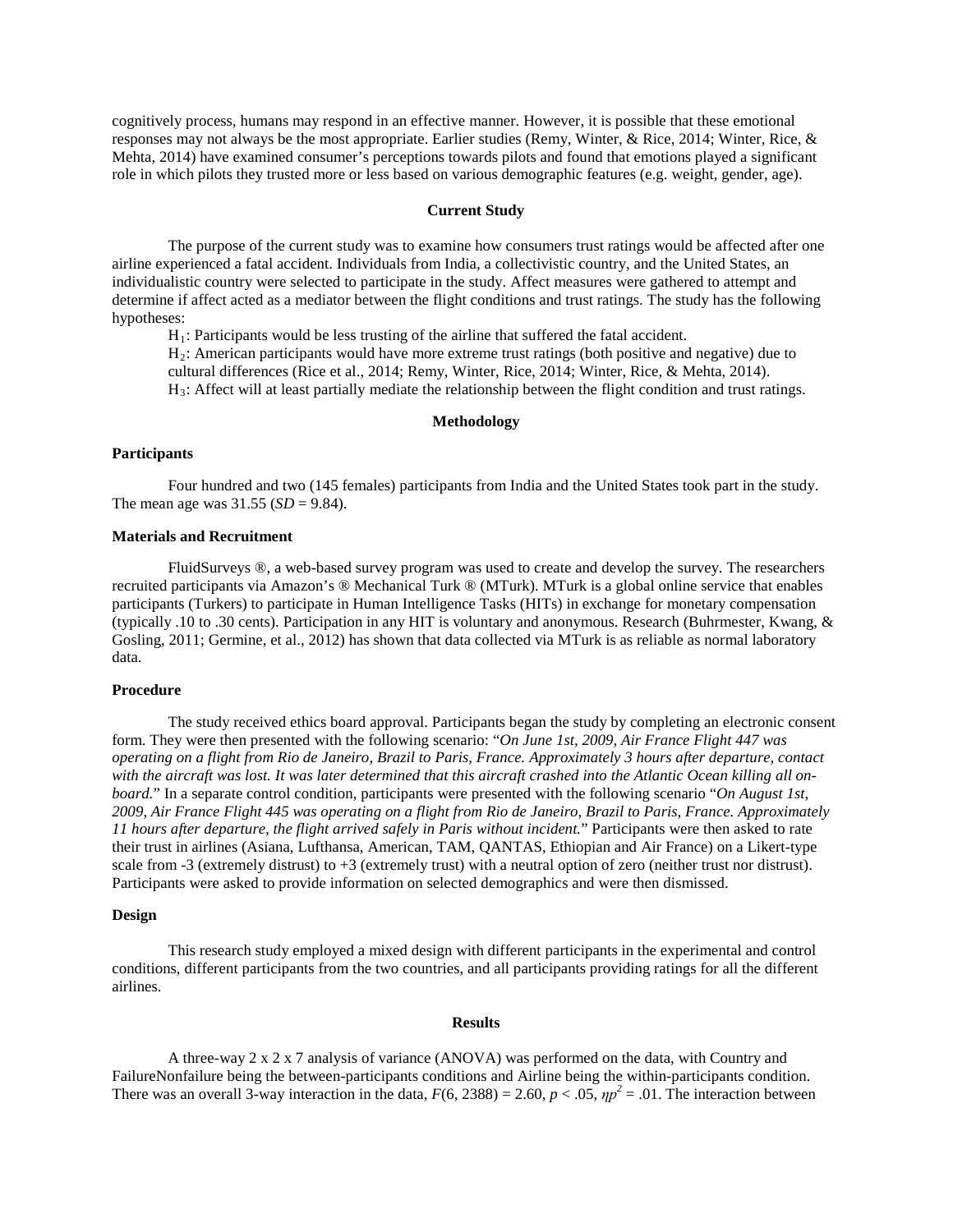Country and Airline was significant,  $F(6, 2388) = 8.70$ ,  $p < .001$ ,  $np^2 = .02$ , as was the interaction between FailureNonfailure and Airline,  $F(6, 2388) = 13.76$ ,  $p < .001$ ,  $np^2 = .03$ . The main effect of Airline was significant,  $F(6, 2388) = 47.52, p < .001, \eta p^2 = .11$ . The main effect of FailureNonfailure was significant,  $F(1, 398) = 33.83, p <$ .001,  $\eta p^2 = .08$ , however the main effect of Country was not significant,  $F(1, 398) = 3.01$ ,  $p = .08$ ,  $\eta p^2 = .01$ . Figures 1 and 2 present the data for Indian and American participants, respectively.

This data suggests the following conclusions. First, there is a significant effect of trust based on the airline being rated and the difference was not significant between Indians and Americans. Second, there was a clear drop in trust of airlines in the failure condition when compared to the control condition. Third, the interactions suggest that trust ratings were significantly influenced based on the participant's country, the country in which the airline was based, and the amount of trust lost after the accident scenario. In general, Indian participants were more trusting of airlines in the control condition, and also demonstrated less of a trust drop after the accident when compared to the American participants.

### **Mediation Analyses**

A mediation analysis was completed for Indian and American participants. Affect was not shown to mediate the relationship between trust in any of the airlines and the condition for Indian participants. For American participants, Affect was shown to mediate, at least partially, with three of the airlines: Asiana, TAM, and Air France. Figure 3 depicts the significant mediation relationships for the American participants. In order to conduct the mediation analysis, the correlation between Condition and Trust in Asiana was first found to be significant, *r* = - .228,  $p = .001$ , showing that the initial variable correlated with the outcome variable. The standardized path coefficients were: condition to affect (-.887,  $p < .001$ ); affect to trust in Asiana (.369,  $p = .015$ ); condition to trust in Asiana controlling for affect (.099; *p* = .509). These data show that Affect had complete mediation on the relationship between Condition and Trust in Asiana. The correlation between Condition and Trust in TAM was first found to be significant,  $r = -.378$ ,  $p < .001$ , showing that the initial variable correlated with the outcome variable. The standardized path coefficients were: condition to affect  $(-.887, p < .001)$ ; affect to trust in TAM  $(.641, p < .001)$ ; condition to trust in TAM controlling for affect (.191; *p* = .166). These data show that Affect had some mediation on the relationship between Condition and Trust in TAM. Finally, the correlation between Condition and Trust in Air France was first found to be significant,  $r = -588$ ,  $p = .001$ , showing that the initial variable correlated with the outcome variable. The standardized path coefficients were: condition to affect  $(-.887, p < .001)$ ; affect to trust in Air France (.966,  $p < .001$ ); condition to trust in Air France controlling for affect (.269;  $p = .012$ ). These data show that Affect had some mediation on the relationship between Condition and Trust in Air France.

#### **Discussion**

The purpose of this study was to investigate whether consumers' trust ratings would be affected after one airline experienced a fatal accident. A unique aspect of this study was to investigate differences in culture and whether affect played a mediating role. Participants from America and India were presented with two scenarios wherein one scenario involved a fatal accident, and the other scenario had a safe flight.

The results supported the first hypothesis. The condition that suffered the fatal accident experienced a significant drop in airlines overall trust between both cultural groups. This finding supports the idea that consumers measure their trust on the system as a whole and perhaps have a hard time differentiating between separate independent components, or events in this case, when it comes to failures; the same results found in earlier studies (Geels,-Blair, Rice, & Schwark, 2013; Keller & Rice, 2010; Rice & Geels, 2010). Aviation as a whole is a safe industry. Airlines dedicate themselves to the safety of their operations, from Safety Management Systems (SMS), to recurrent training for their pilots. Consumers may not know the background information regarding the steps taken by the airlines to ensure a safe operation of their fleet. This may be a driving factor in the large drop in safety across different airlines regardless of the airline that had the accident. It is perhaps difficult for consumers to consider the fact that the accident was an unfortunate series of events that would be very unlikely to reoccur with another airline.

The results also indicated that Indians had a higher level of trust in the control condition, and also demonstrated a lower drop in trust scores compared to the Indian participants. There are some different aspects between the Indian collectivistic cultures compared to the American individualistic culture. It has been identified that the collectivistic culture is more trusting and rely on decisions and statements made by an authority figure. In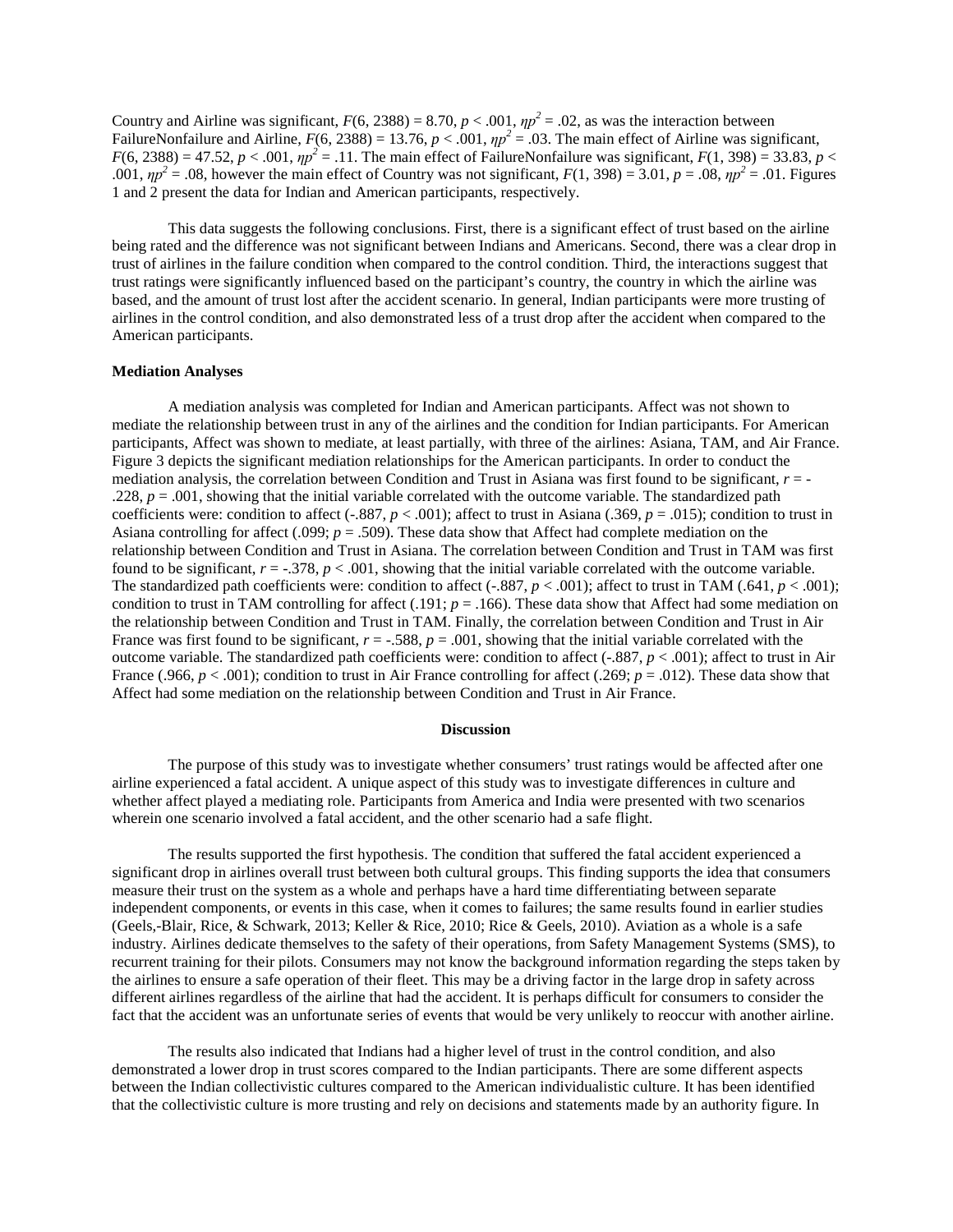this case, it could be argued that the aviation governing bodies deem the airlines to be safe, and therefore Indian participants that relate themselves with a collectivist culture would therefore have higher trust levels. Furthermore, even though a fatal accident may occur, they may experience a lower drop in trust due to the same reasoning regarding governing bodies and the authority that may indicate that the accident was something that would not happen again (Markus and Kitayama, 1991; Robbins and Judge, 2009). This also related to previous research that has proposed that the collectivistic nature instills one not be a challenger. This therefore can influence ratings of trust, comfort, and willingness (Gaines et al., 1997; Omodei and McLennan, 2000; Shikishima et al., 2006).

It is also seen that Affect plays a role as a mediator between the condition and the trust levels of an individual, at least for a few of the conditions. This may be due to the fact that humans are emotional beings; however, for many of the conditions Affect did not mediate the relationship between trust and the condition. When faced with an accident, participants may feel their lack of trust is justified and triggered more from a cognitive perspective rather than an affective domain. Further research should be completed to identify how consumer trust levels are motivated after an airline accident occurs.

### **Practical Implications, Limitations, and Future Research**

The findings of this study offer some interesting practical implications. First, despite any logical connection between the airline that had the fatal accident and airlines as a whole, participants from both experimental conditions expressed an overall decrease in their trust level of all airlines. The aviation industry, and in this case airlines, plays a significant role in the transportation of passengers if it were to be compared to light rail, and other forms of ground transportation. Its ability to travel far distances in short amounts of time, and the fair prices for tickets to be able to do that plays a role in why there are so many air passengers per year. Accidents do happen, but very rarely. However, due to the nature of the accident and the number of fatalities that are involved with such tragic events, the public tends to react very strongly as indicated in this research. While it can be argued that people will still fly even after an accident, the public reaction does play a role in the economics of the airlines and the aviation industry.

By understanding the cultural differences and the fact that affect plays a role, the findings of this study can be used by the airlines to see how they should promote their practices that are dedicated to their customer's safety. This study indicates that all airlines become affected with a fatal accident. This should demonstrate the need for airlines to work together to ensure safety throughout all aspects of aviation. Furthermore, the general airline consumer that reads this may see that their response to airlines as a whole after a fatal accident is purely an emotional reaction as opposed to a logical one. It would be interesting for future research to investigate whether trust levels decrease across another industry when an accident occurs. For example, it would be interesting to see if a particular an accident that involved a particular train company, such as the EuroStar, affects consumer trust across all forms of light rail. Similarly, this could be applied with cruise liners as well.

A limitation to this study was that scenarios had to be used instead of conducting the experiment in a realworld situation. However, if it were to have been conducted during the time frame of a real-world aviation accident, the results would have been skewed and affected through the history effect. Lastly, there appear to be cultural influences impacting the results of the study. Additional research could investigate this possible explanation in greater detail and attempt to examine how these and other cultural components may influence SWT. Finally, participant's familiarity with the aviation industry may play a role in their level of SWT. Previous experience with aviation or any industry that highly promotes safety may not demonstrate SWT issues. Further research should be conducted to determine how participant familiarity effects SWT and to verify the accuracy of this study's findings.

# **Conclusions**

The purpose of this study was to examine how an airline accident at one airline could influence the trust ratings of participants across multiple airlines. System-wide trust theory suggests that operators and consumers may view multiple organizations as one system, and a negative event could pull down trust ratings in all organization, not just the accident organization. The data from this study supports that idea as trust levels across all airlines were reduced in the accident condition. Trust levels also varied by the airlines themselves. Affect was only found to mediate the relationship between the condition and trust in three of the cases with American participants and none of the cases with Indian participants suggesting that Affect may not explain much of the reason for the loss of consumer trust after an airline accident.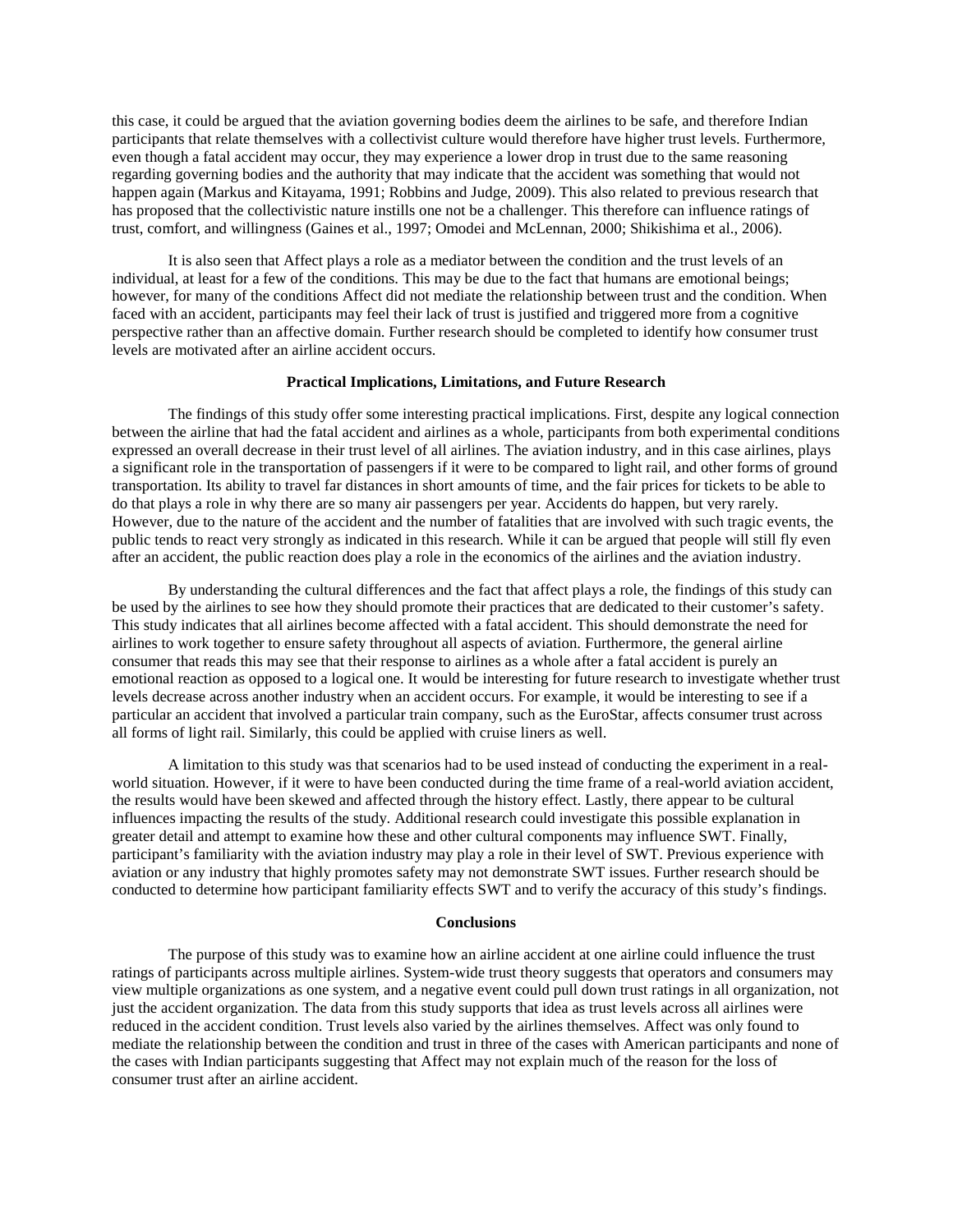### **References**

- Barber, B. (1983). *The logic and limits of trust* (Vol. 96). New Brunswick, NJ: Rutgers University Press.
- Buhrmester, M., Kwang, T., & Gosling, S. D. (2011). Amazon's Mechanical Turk: A new source of inexpensive, yet high-quality data? *Perspectives on Psychological Science, 6*(3), 3-5.
- Geels-Blair, K., Rice, S., & Schwark, J. (2013). Using system-wide trust theory to reveal the contagion effects of automation false alarms and misses on compliance and reliance in a simulated aviation task. *The International Journal of Aviation Psychology, 23*(3), 245-266, DOI: 10.1080/10508414.2013.799355
- Germine, L., Nakayama, K., Duchaine, B.C., Chabris, C.F., Chatterjee, G., & Wilmer, J.B. (2012) Is the web as good as the lab? Comparable performance from web and lab in cognitive/perceptual experiments. *Psychonomic Bulletin & Review*, 19(5), 847-857.
- Helmreich, R. L. (2000). Culture and error in space: Implications from analog environments. *Aviation, Space, and Environmental Medicine, 71*(9-11), 133-139.
- Hofstede, G. (1980). Motivation, leadership and organization: do American theories apply abroad? Organizational Dynamics, 9( 1 ): 42-63.
- Keller, D. & Rice, S. (2010). System-wide versus component-specific trust using multiple aids. *The Journal of General Psychology, 137*(1), 114-128.
- Lee, J. D., & See, A. K. (2004). Trust in automation: Designing for appropriate reliance. *Human Factors, 46,* 50-80.
- Markus, H. R. & Kitayama, S. (1991). Culture and the self: Implications for cognition, emotion, and motivation. *Psychological Review,* 98(2): 224-253.
- Meyer, R. C., Davis, J. H., & Schoorman, F. D. (1995). An integrative model of organizational trust. Academy of management review, 20(3), 709-734.
- Rempel, J. K., Holmes, J. G., & Zanna, M. P. (1985). Trust in close relationships. Journal of Personality and Social Psychology, 49(1), 95-112. doi:http://dx.doi.org/10.1037/0022- 3514.49.1.95.
- Remy, B., Winter, S. R., & Rice, S. (2014, April). *American aviation consumer's trust in pilots.* Presentation at the 7<sup>th</sup> annual Human Factors and Applied Psychology Student Conference, Daytona Beach, FL.
- Rice, S. & Geels, K. (2010). Using system-wide trust theory to make predictions about dependence on four diagnostic aids. *The Journal of General Psychology, 137*(4)*,* 362-375.
- Rice, S., Kraemer, K., Winter, S. R., Mehta, R., Dunbar, V., Rosser, T. G., & Moore, J. C. (2014). Passengers from India and the United States have differential opinions about autonomous auto-pilots for commercial flights. *International Journal of Aviation, Aeronautics, and Aerospace, 1(*1), 1-12.
- Robbins, S. P. & Judge, T. A. (2009). Organizational behavior (13th Ed.). Upper Saddle River NJ: Prentice Hall.
- Rotter, J. B. (1967). A new scale for the measurement of interpersonal trust. *Journal of personality*, *35*(4), 651-665.
- Trafimow, D., & Sheeran, P. (1998). Some tests of the distinction between cognitive and affective beliefs. *Journal of Experimental Social Psychology, 34*, 378-397.
- Trafimow, D., & Sheeran, P. (2004). A theory about the translation of cognition into affect and behavior. In G. Maio & G. Haddock (Eds.), Contemporary perspectives in the psychology of attitudes: The Cardiff Symposium (pp. 57-76). London: Psychology Press.
- Trafimow, D., Sheeran, P., Lombardo, B., Finlay, K. A., Brown, J., & Armitage, C.J. (2004). Affective and cognitive control of persons and behaviors. *British Journal of Social Psychology, 43*, 207-224.
- Winter, S. R., Rice, S., & Mehta, R. (2014). Aviation consumers' trust in pilots: A cognitive or emotional function. *International Journal of Aviation, Aeronautics, and Aerospace, 1(*1), 1-18.
- Winter, S. R., Rice, S., & Reid, K. M. (2014, July). Using system-wide trust theory to analyze passenger loss of trust in aircraft automation. Proceedings of the 2nd International Conference on Human Factors in Transportation, Krakow, Poland.